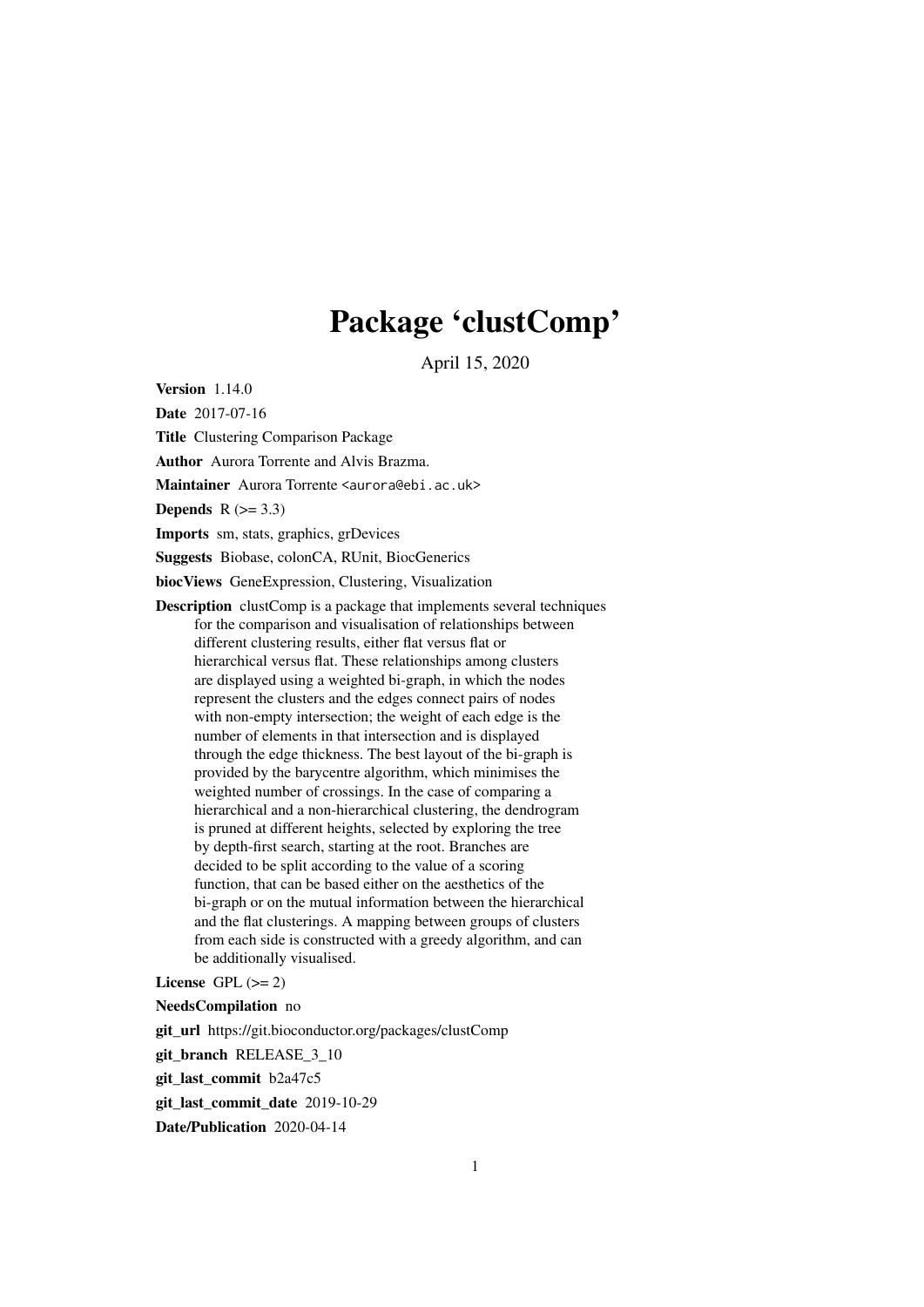# <span id="page-1-0"></span>R topics documented:

| Index |  |
|-------|--|
|       |  |
|       |  |
|       |  |
|       |  |
|       |  |
|       |  |
|       |  |
|       |  |
|       |  |

barycentre *Computation of the barycentre-coordinate of a node connected to others in a bigraph*

## Description

barycentre provides an updated coordinate value for a node that is connected to nodes in a different layer of a bigraph. It is computed as the average of coordinates of the adjacent nodes, where weighted edges are considered as multi-edges collapsed into one.

#### Usage

barycentre(edge.weight, coordinates = NULL)

# Arguments

| edge.weight | a vector containing the intersection sizes (edge weights) between a given node<br>(from one of the partitionings) and all nodes in the other.          |
|-------------|--------------------------------------------------------------------------------------------------------------------------------------------------------|
| coordinates | a vector indicating the coordinates of the adjacent nodes. If it is not provided,<br>then they are evenly spaced assuming a layout from top downwards. |

# Details

The node under consideration, from a given partitioning, is assigned a new position using the barycentre algorithm. The coordinates of the incident nodes are considered as many times as the corresponding edge weights indicate, and the new position for the node is given by the average over this set of coordinates.

# Value

position a nsumber indicating the barycentre-coordinate of the node under consideration.

# Author(s)

Aurora Torrente <aurora@ebi.ac.uk> and Alvis Brazma <br/>brazma@ebi.ac.uk>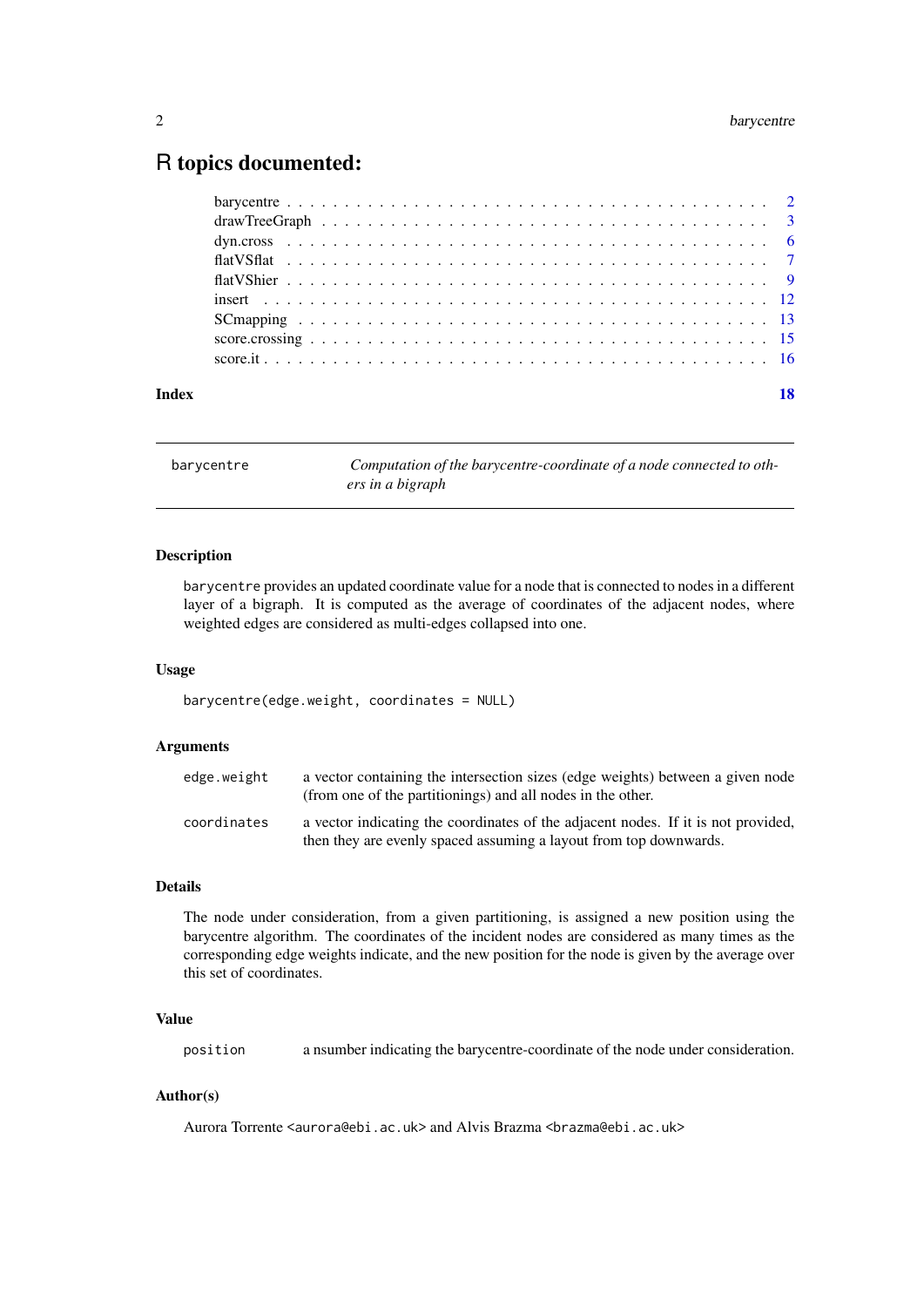#### <span id="page-2-0"></span>drawTreeGraph 3

#### References

Torrente, A. *et al.* (2005). A new algorithm for comparing and visualizing relationships between hierarchical and flat gene expression data clusterings. *Bioinformatics*, 21 (21), 3993-3999.

# See Also

flatVSflat, flatVShier

#### Examples

```
# simulated data
clustering1 <- c(rep(1, 5), rep(2, 10), rep(3, 10))
clustering2 <- c(rep(1, 6), rep(2, 6), rep(3, 4), rep(4, 9))
weights <- table(clustering1, clustering2)
barycentre(weights[1, ], 1:4)
barycentre(weights[1, ])
barycentre(weights[2, ], 1:4)
apply(weights, 1, barycentre, 1:4)
```
drawTreeGraph *Plot the bi-graph determined by the branches in the tree and the flat clusters*

# Description

drawTreeGraph plots both a hierarchical tree, either complete or pruned, and a flat clustering, connected with edges whose thickness is proportional to the number of elements shared by branches and clusters, to form a weighted bi-graph. Its usage is mainly internal, as part of the visualisation of the flatVShier function. The size of each cluster is also displayed.

#### Usage

```
drawTreeGraph(weight, current.order, coordinates, tree, dot = TRUE,
    line.wd = 3, main = NULL, expanded = FALSE, hclust.obj = NULL,
    flat.obj = NULL, labels = NULL, cex.labels = 1, expression = NULL,
    layout = NULL, ramp = NULL, bar1.col = NULL, bar2.col = NULL)
```

| weight        | a contingency matrix containing the intersection sizes (edge weights) between<br>branches in the tree and clusters from the flat partitioning.                                                                                                                                                                                            |
|---------------|-------------------------------------------------------------------------------------------------------------------------------------------------------------------------------------------------------------------------------------------------------------------------------------------------------------------------------------------|
| current.order | a list of two components; the first one is a vector with the branches (rows of the<br>matrix weight) in the ordering in which they are drawn; the second one provides<br>the ordering for flat clusters (columns of weight). Both are drawn from bottom<br>upwards.                                                                       |
| coordinates   | a list of two components; the first one is a vector providing the Y-coordinates,<br>from bottom upwards, for the branches, whereas the second one provides the<br>Y-coordinates, from bottom upwards, for the flat clusters.                                                                                                              |
| tree          | a list with two components: \$heights, a vector describing the heights at which<br>the different branches in the tree are agglomerated, and \$branches, a matrix<br>of 3 columns; the i-th row contains as first element the branch split at the i-th<br>allowed splitting, and as second and third elements, the corresponding children. |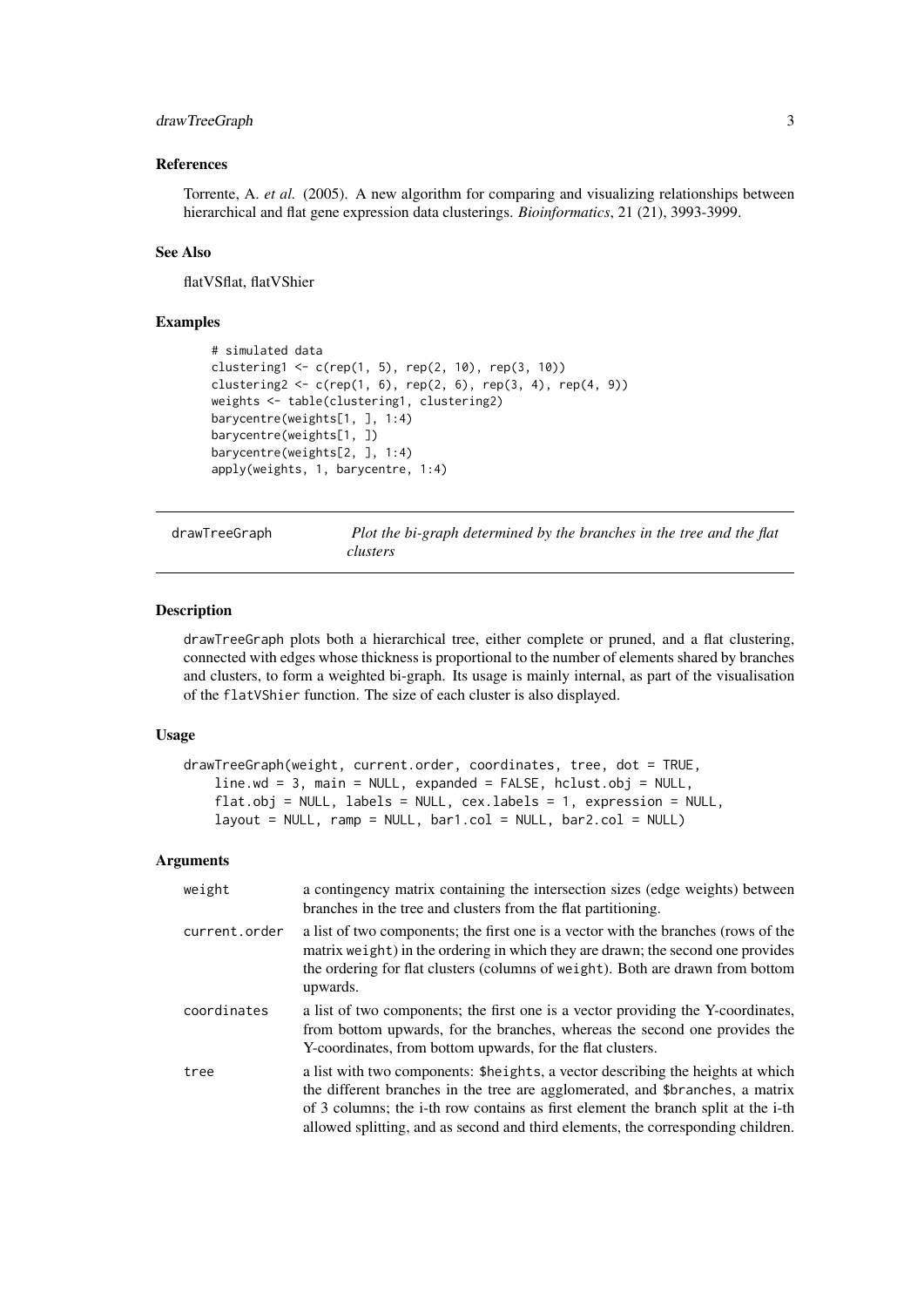| dot        | a Boolean parameter; if TRUE then the last split in the children-tree is shown<br>with a green open circle.                                                                                                                                                                                                              |
|------------|--------------------------------------------------------------------------------------------------------------------------------------------------------------------------------------------------------------------------------------------------------------------------------------------------------------------------|
| line.wd    | a number indicating the width of the thickest edge(s) in the bigraph.                                                                                                                                                                                                                                                    |
| main       | a character string for the plot title.                                                                                                                                                                                                                                                                                   |
| expanded   | a Boolean parameter indicating whether the hierarchical tree should be plotted<br>complete or with its branches collapsed.                                                                                                                                                                                               |
| hclust.obj | an helust object describing the how the leaves are merged and the ordering of<br>the branches, which might have been changed by the gravity-centre algorithm.                                                                                                                                                            |
| flat.obj   | a vector indicating the flat cluster each gene belongs to.                                                                                                                                                                                                                                                               |
| labels     | a vector indicating the labels for the leaves in the expanded tree.                                                                                                                                                                                                                                                      |
| cex.labels | a number indicating the magnification used for the labels of the leaves.                                                                                                                                                                                                                                                 |
| expression | a matrix containing the expression data from which the dendrogram and the flat<br>partioning were obtained.                                                                                                                                                                                                              |
| layout     | a vector containing 3 or 2 components, depending on whether the heatmap is<br>plotted or not. Each coordinate provides the value on the X axis for locating<br>the heatmap, the colour bar representing pruned branches, and the bigraph. Pro-<br>vided vectors are increasingly ordered to keep the layout of the plot. |
| ramp       | a vector with two components containing the two colours used to define the<br>palette for the heatmap.                                                                                                                                                                                                                   |
| bar1.col   | a vector of integers or character strings indicating the colours to be used in the<br>hierarchical coloured bar, drawn on the left hand side.                                                                                                                                                                            |
| bar2.col   | a vector of integers or character strings indicating the colours to be used in the<br>flat coloured bar, drawn on the right hand side.                                                                                                                                                                                   |

# Details

The drawTreeGraph allows visualising the comparison of a hierarchical clustering, drawn on the left hand side of the plot, and a flat clustering, represented on the right hand side. The tree branches are labelled by their original labels preceded by 'B'; if the function is called as part of the flatVShier algorithm, then the standard notation for initial branch labels is that of hclust objects: if the label is a negative integer it corresponds to a leaf; if it is a positive integer, then it corresponds to a branch that agglomerates at least two elements, and the number represents the stage at which the branch was formed. The last splitting can be optionally highlighted with a green open circle upon the parent-node. The flat clusters are labelled by their original labels preceded by 'F'. If the dendrogram is fully expanded, the corresponding hclust object hclust.obj must be provided. Then, branches to be collapsed are marked with a red solid dot and a coloured bar shows branch sizes. If the gene expression matrix is provided as argument expression, a heatmap for the expression levels can be optionally added, using the colours defined in ramp. If the flat clustering is given as parameter flat.obj a second coloured bars shows how genes are distributed across flat clusters.

#### Value

a list of components including:

| b.coord  | a vector indicating the Y coordinates of the nodes in the bi-graph representing<br>the branches of the hierarchical tree. |
|----------|---------------------------------------------------------------------------------------------------------------------------|
| f.coord  | a vector indicating the Y coordinates of the nodes in the bi-graph representing<br>the flat clusters.                     |
| x.coords | a vector of two components indicating the X coordinates at which each layer of<br>the bi-graph is represented.            |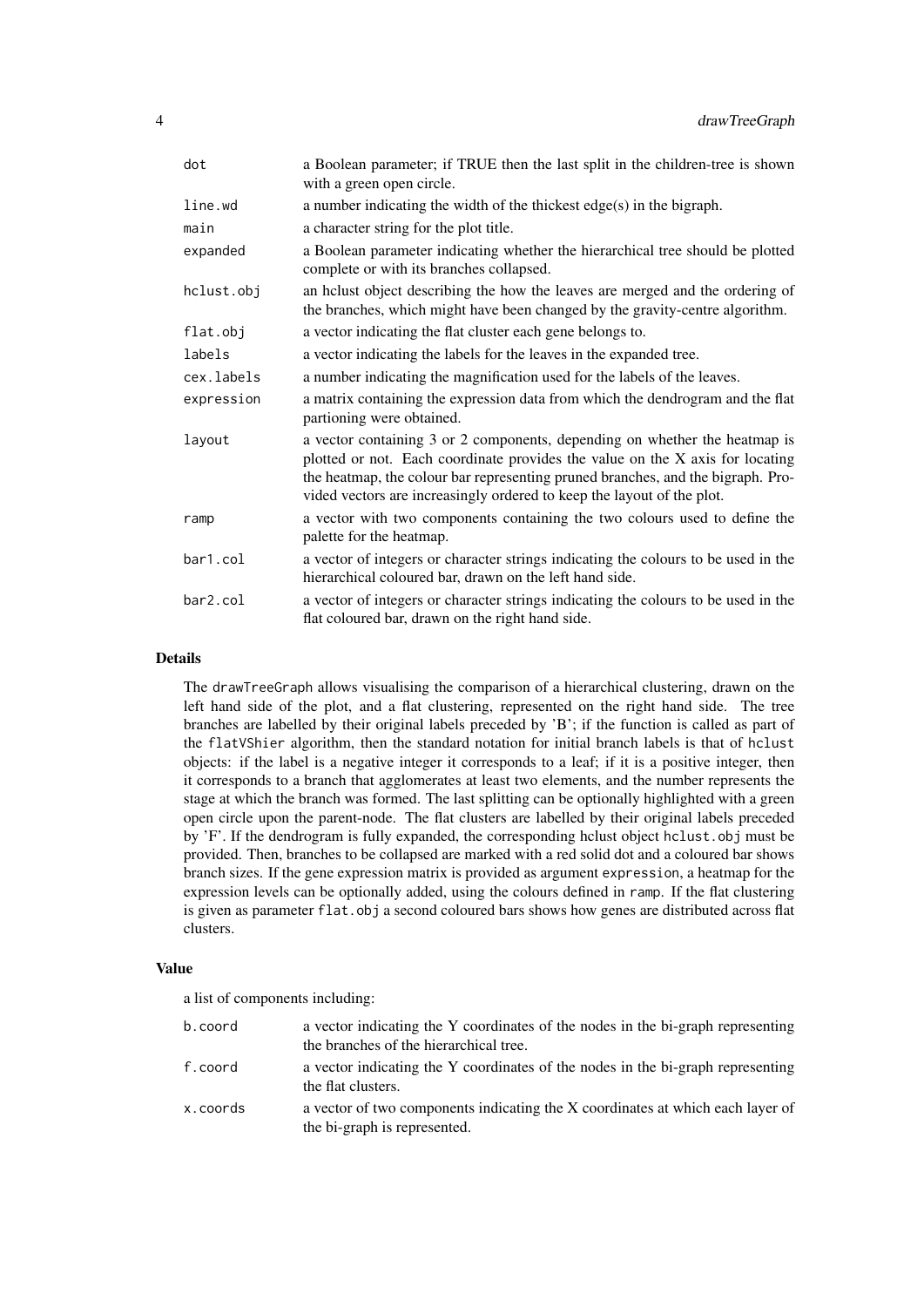#### drawTreeGraph 5

#### Author(s)

Aurora Torrente <aurora@ebi.ac.uk> and Alvis Brazma <br/> <br/>brazma@ebi.ac.uk>

#### References

Torrente, A. *et al.* (2005). A new algorithm for comparing and visualizing relationships between hierarchical and flat gene expression data clusterings. *Bioinformatics*, 21 (21), 3993-3999.

# See Also

flatVShier

#### Examples

```
### simulated data
parent.clustering \leq c (rep(1, 15), rep(2, 10))
# replace the branch '2' by its children '3' and '4'
children.clustering \leq c (rep(1, 15), rep(3, 5), rep(4, 5))
flat.clustering \leq c (rep(1, 6), rep(2, 6), rep(3, 4), rep(4, 9))
split \leftarrow \text{rbind}(c(0, 1, 2), c(2, 3, 4))weight <- table(children.clustering, flat.clustering)
current.order <- list(c(3, 4, 1), 1:4)
coordinates <- list(c(-1, 0, 1), c(-1.5, -0.5, 0.5, 1.5))
tree \le list(heights = c(1, 0.8), branches = split)
drawTreeGraph(weight, current.order, coordinates, tree)
### expanded tree
set.seed(0)
myData <- matrix(rnorm(50), 10, 5)
myData[1:5,] <- myData[1:5, ] + 2 # two groups
flat.clustering <- kmeans(myData, 2)$cluster
hierar.clustering <- hclust(dist(myData))
weight <- matrix(c(5, 0, 0, 5), 2, 2)
colnames(weight) <- 1:2; rownames(weight) <- c(6,8)current.order <- list(c(6, 8), 1:2)
coordinates <- list(c(0.25, 0.75), c(0.25, 0.75))
tree <- list(heights = hierar.clustering$height[9],
    branches = matrix(c(9, 6, 8), 1, 3))# without heatmap
drawTreeGraph(weight, current.order, coordinates, tree,
    expanded = TRUE, hclust.obj = hierar.clustering,
    dot = FALSE)
# with heatmap
drawTreeGraph(weight, current.order, coordinates, tree,
    expanded = TRUE, hclust.obj = hierar.clustering,
    flat.obj = flat.clustering, expression = myData,
    dot = FALSE)
```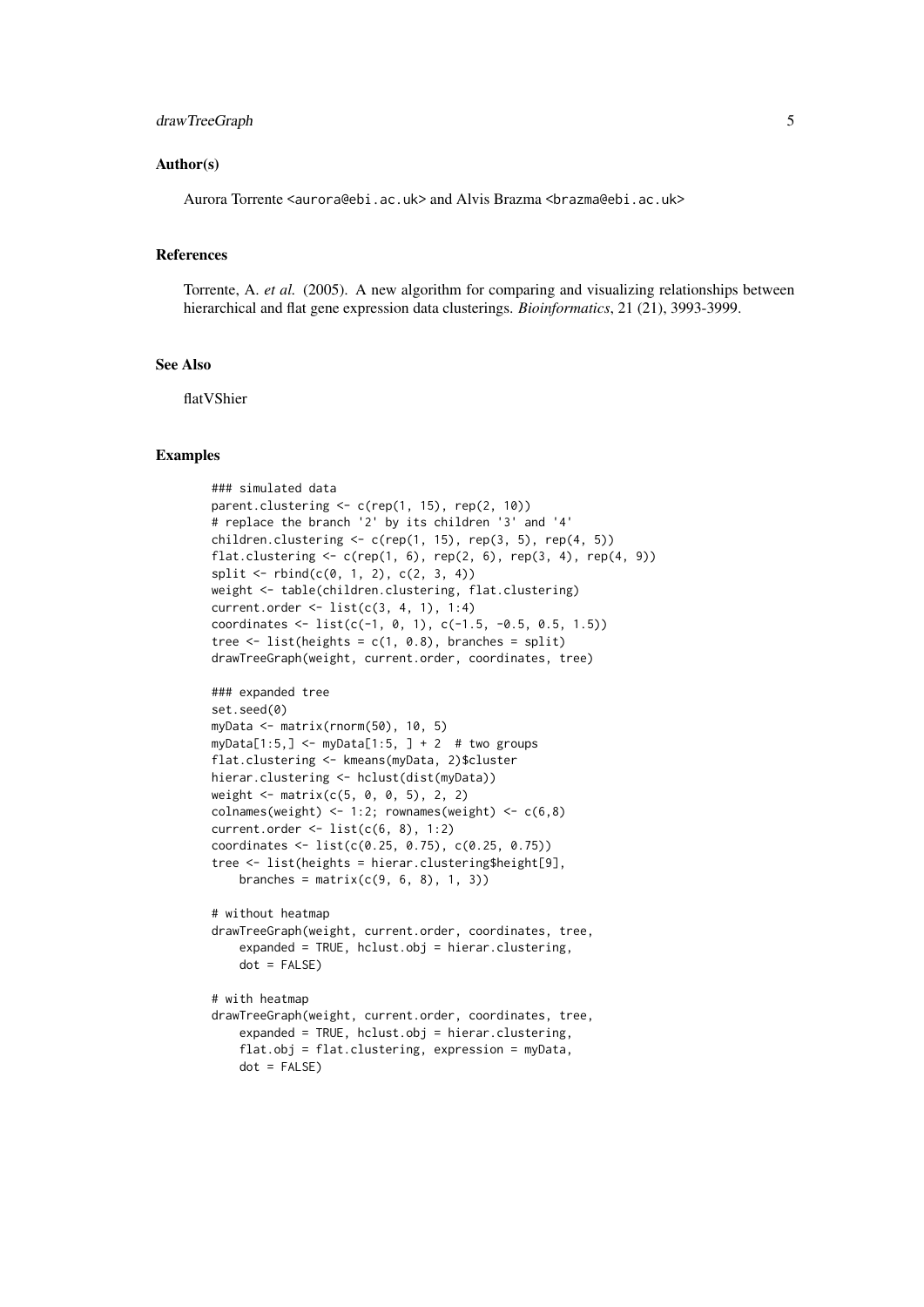<span id="page-5-0"></span>

# Description

dyn.cross dynamically computes the number of edge crossings for a given node ordering of both layers of the bi-graph. This ordering is given by the rownames and colnames of the matrix of weights provided as argument. The use of this function is mainly internal.

#### Usage

dyn.cross(weights)

#### Arguments

weights a matrix containing the intersection sizes (edge weights) between clusters (nodes) from the first partitioning (left or top layer of the bi-graph) and the second partitioning (right or bottom layer of the bi-graph). The rownames and colnames of the matrix provide the ordering of the nodes in the first and second layer, respectively.

#### Details

The number of crossings in the weighted bigraph is computed by considering multiedges between connected nodes. The specific implementation uses a modification, adapted to the case of having multiple edges, of the dynamic programming algorithm developed by Nagamochi and Yamada for counting the number of crossings in non-weighted graphs, which has reduced computational cost.

#### Value

crossings the number of weighted crossings in the layout provided as argument.

#### Author(s)

Aurora Torrente <aurora@ebi.ac.uk> and Alvis Brazma <br/> <br/>brazma@ebi.ac.uk>

#### References

Nagamochi H. and Yamada N. (2004) Counting edge crossings in a 2-layered drawing. *Information Processing Letters*. 91, 221-225.

#### See Also

barycentre, flatVSflat, flatVShier

#### Examples

```
# simulated data
   clustering1 <- c(rep(1, 5), rep(2, 10), rep(3, 10))
   clustering2 <- c(rep(1, 6), rep(2, 6), rep(3, 4), rep(4, 9))
   dyn.cross(table(clustering1, clustering2)) # no crossings
   dyn.cross(table(clustering1, clustering2)[c(2, 1, 3), ])
```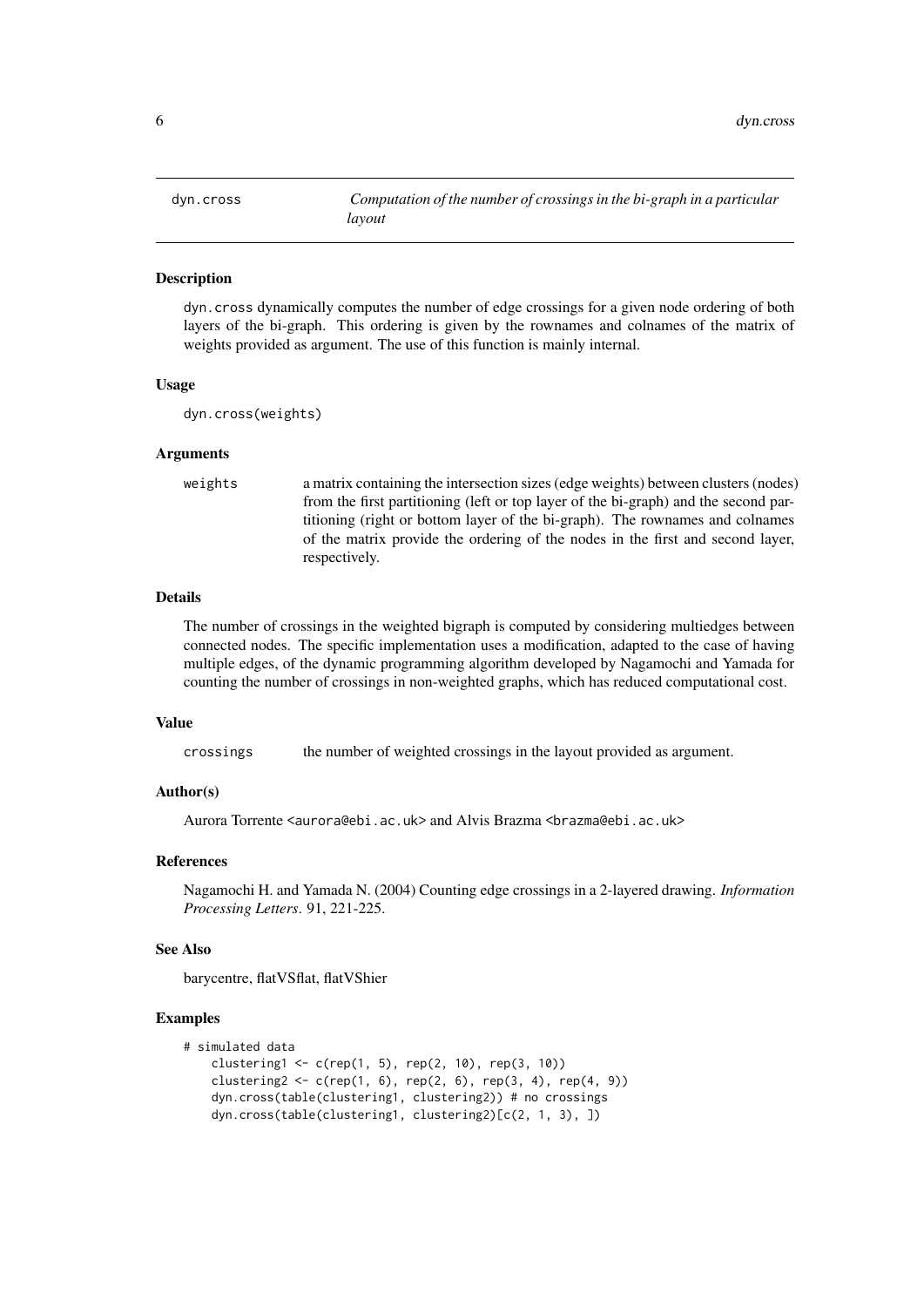#### <span id="page-6-0"></span>Description

flatVSflat carries out the comparison and visualisation of two flat clusterings. The nodes in each partitioning are represented as nodes in the two layers of a bi-graph. The sizes of the intersection between clusters are reflected in the edge thickness. The number of edge crossings is minimised heuristically using the barycentre algorithm alternatively on each side.

# Usage

```
flatVSflat(flat1, flat2, coord1 = NULL, coord2 = NULL, max.iter = 24,
   h.min = 0.1, plotting = TRUE, horiz = FALSE, offset = 0.1, line.wd = 3,
    point.sz = 2, evenly = FALSE, greedy = TRUE, greedy.colours = NULL,
    main = "", xlab = "", ylab = "", col = NULL, ...
```

| flat1    | a vector of length N containing the labels for each of the N genes clustered<br>according to the first flat method.                                                                                                                                                                     |
|----------|-----------------------------------------------------------------------------------------------------------------------------------------------------------------------------------------------------------------------------------------------------------------------------------------|
| flat2    | a vector of length N containing the labels for each of the N genes clustered<br>according to the second flat method.                                                                                                                                                                    |
| coord1   | a vector indicating the coordinates of the nodes in the first layer of the bi-graph.<br>If not provided, then the nodes are initially equally spaced.                                                                                                                                   |
| coord2   | a vector indicating the coordinates of the nodes in the second layer of the bi-<br>graph. If not provided, then the nodes are initially equally spaced.                                                                                                                                 |
| max.iter | an integer stating the maximum number of runs of the barycentre heuristic on<br>both layers of the bi-graph.                                                                                                                                                                            |
| h.min    | minimum separation between nodes in the same layer; if the barycentre algo-<br>rithm sets two nodes to be less than this distance apart, then the second node<br>and the following ones are shifted (downwards, in the vertical layout, and to the<br>right, in the horizontal layout). |
| plotting | a Boolean parameter which yields the bi-graph if TRUE.                                                                                                                                                                                                                                  |
| horiz    | a Boolean argument for displaying a vertical (default) or horizontal layout.                                                                                                                                                                                                            |
| offset   | a numerical parameter that sets the separation between the nodes and their la-<br>bels. It is set to 0.1 by default.                                                                                                                                                                    |
| line.wd  | a numerical parameter that fixes the width of the thickest $edge(s)$ ; the rest are<br>drawn proportionally to their weights; 3 by default.                                                                                                                                             |
| point.sz | a numerical parameter that fixes the size of the nodes in the bigraph; 2 by default.                                                                                                                                                                                                    |
| evenly   | a Boolean parameter; if TRUE the coordinate values are ignored, and the nodes<br>are drawn evenly spaced, according to the ordering obtained by the algorithm.<br>It is set to FALSE by default.                                                                                        |
| greedy   | a Boolean argument; if set to TRUE the greedy algorithm is used to construct a<br>one-to-one mapping between superclusters on both sides.                                                                                                                                               |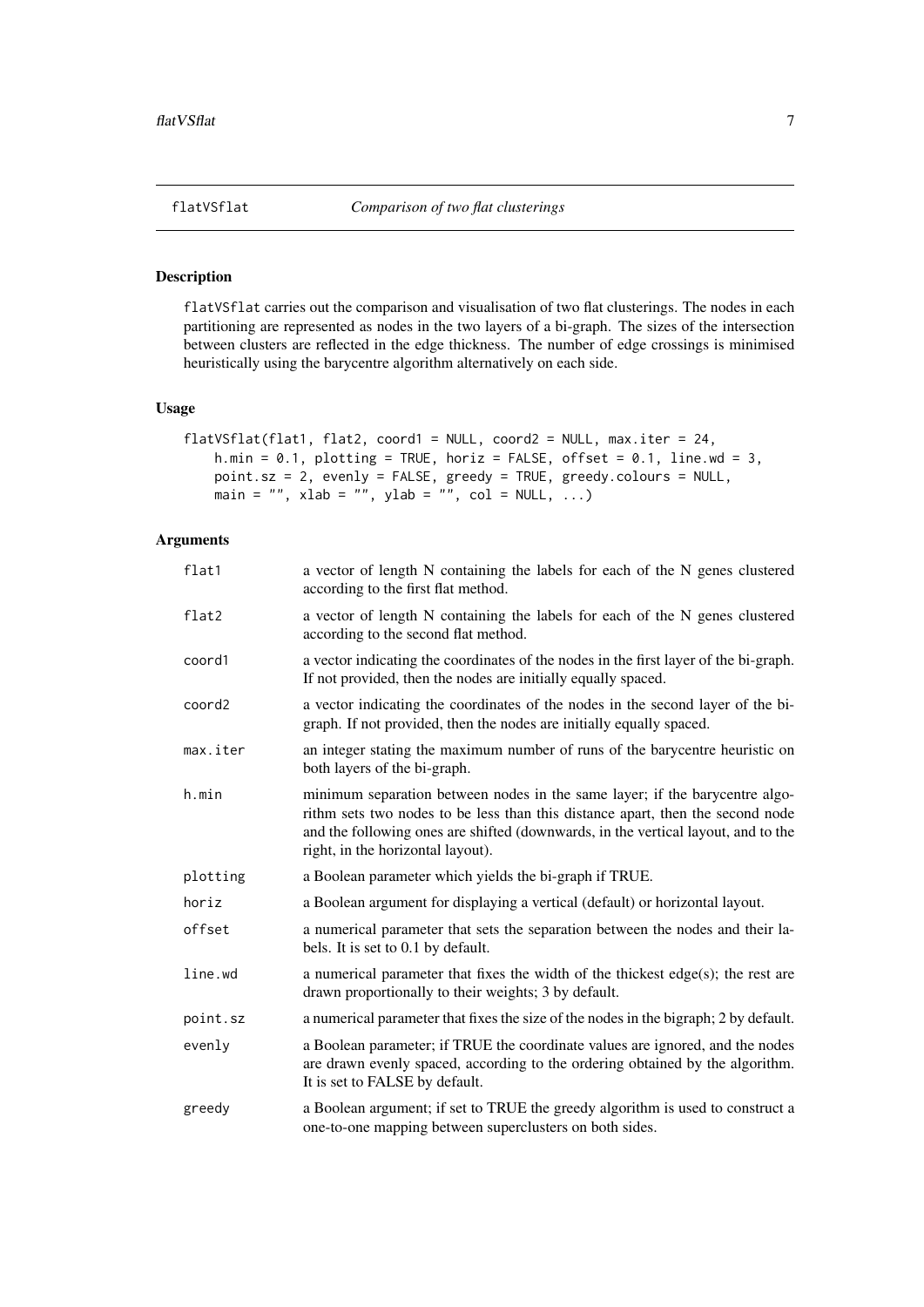|          | greedy colours a vector of integers or character strings defining the colours that will be used to<br>visualise the superclusters. If not provided colours are selected from the default<br>palette of size 8. If the length of this vector is smaller than that of the number of<br>resulting superclusters p, then it is recycled, and different symbols are used. |
|----------|----------------------------------------------------------------------------------------------------------------------------------------------------------------------------------------------------------------------------------------------------------------------------------------------------------------------------------------------------------------------|
| main     | graphical parameter as in plot.                                                                                                                                                                                                                                                                                                                                      |
| xlab     | graphical parameter as in plot.                                                                                                                                                                                                                                                                                                                                      |
| ylab     | graphical parameter as in plot.                                                                                                                                                                                                                                                                                                                                      |
| col      | graphical parameter as in plot.                                                                                                                                                                                                                                                                                                                                      |
| $\ddots$ | further graphical parameters.                                                                                                                                                                                                                                                                                                                                        |
|          |                                                                                                                                                                                                                                                                                                                                                                      |

### Details

As the iterations of the algorithm run the coordinates of the nodes in a single layer are updated. For a given partition, each node is assigned a new position, the gravity-centre, using the barycentre algorithm; then, the nodes in the corresponding layer are reordered according to the new positions. If the gravity-centres cause two consecutive nodes to be less than h.min apart, the coordinates of the second and all the following ones are shifted. Additionally, to improve the results of the algorithm the following strategy is also used after running the barycentre algorithm on each side: consecutive nodes are swapped if this transposition leads to a reduction in the number of edge crossings. The algorithm runs until there is no improvement in the number of crossings or until the maximum number of iterations is reached. The rownames and colnames of matrix weights contain the cluster labels. The ordering in the layout is over-imposed by the coordinate values, therefore, the names (in the coordinates) and row-/col-names (in the contingency table) should coincide.

# Value

a list of components including:

| icross        | the number of edge crossings before running the barycentre algorithm.                                                                                                                                   |
|---------------|---------------------------------------------------------------------------------------------------------------------------------------------------------------------------------------------------------|
| fcross        | the number of edge crossings after running the barycentre algorithm.                                                                                                                                    |
| coord1        | a vector containing the coordinates for each node in the first layer.                                                                                                                                   |
| coord2        | a vector containing the coordinates for each node in the second layer.                                                                                                                                  |
| s.clustering1 | a vector of length N stating the supercluster in the first layer each element be-<br>longs to. If greedy=FALSE this component is not returned.                                                          |
| s.clustering2 | a vector of length N stating the supercluster in the second layer each element<br>belongs to. If greedy=FALSE this component is not returned.                                                           |
| merging1      | a list of p components; the j-th element contains the labels from the first clus-<br>tering that have been merged to produce the j-th supercluster. If greedy=FALSE<br>this component is not returned.  |
| merging2      | a list of p components; the j-th element contains the labels from the second clus-<br>tering that have been merged to produce the j-th supercluster. If greedy=FALSE<br>this component is not returned. |

# Author(s)

Aurora Torrente <aurora@ebi.ac.uk> and Alvis Brazma <br/> <br/>brazma@ebi.ac.uk>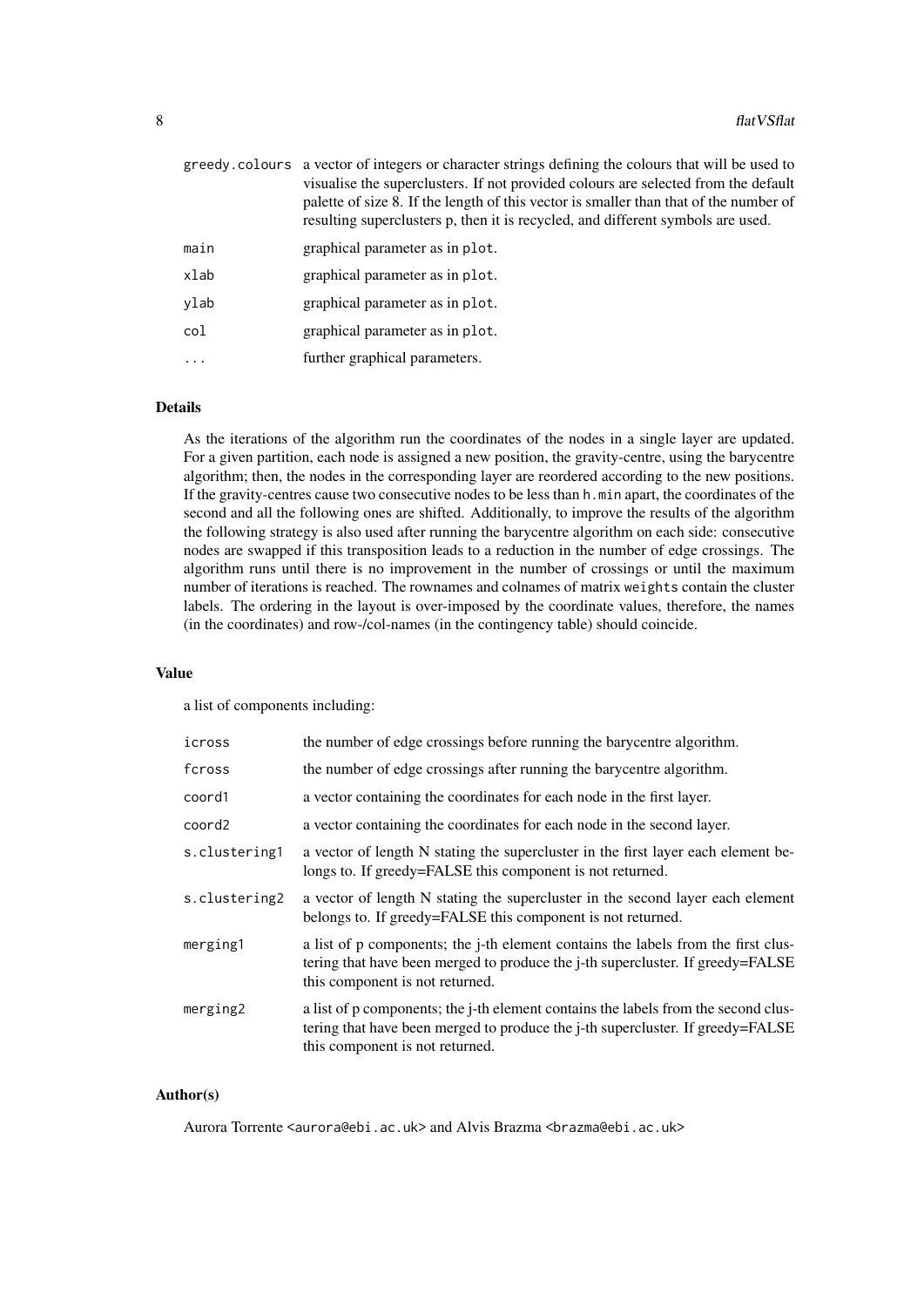#### <span id="page-8-0"></span>flat VShier 99 and 2008 and 2008 and 2008 and 2008 and 2008 and 2008 and 2008 and 2008 and 2008 and 2008 and 20

#### References

Eades, P. *et al.* (1986). On an edge crossing problem. Proc. of 9th Australian Computer Science Conference, pp. 327-334.

Gansner, E.R. *et al.* (1993). A technique for drawing directed graphs. IEEE Trans. on Software Engineering, 19 (3), 214-230.

Garey, M.R. *et al.* (1983). Crossing number in NP complete. SIAM J. Algebraic Discrete Methods, 4, 312-316.

Torrente, A. *et al.* (2005). A new algorithm for comparing and visualizing relationships between hierarchical and flat gene expression data clusterings. *Bioinformatics*, 21 (21), 3993-3999.

# See Also

flatVShier, barycentre

#### Examples

```
### simulated data; two superclusters
clustering1 <- c(rep(1, 5), rep(2, 10), rep(3, 10))
clustering2 <- c(rep(1, 4), rep(2,15), rep(1, 6))
# two colours
flatVSflat(clustering1, clustering2, greedy.colours = c("red","blue"))
# one colour, two symbols
flatVSflat(clustering1, clustering2, greedy.colours = c("red"))
# optimal bi-graph without greedy algorithm
flatVSflat(clustering1, clustering2, greedy = FALSE)
```

```
# simulated data; only one supercluster
clustering1 <- c(rep(1, 5), rep(2, 10), rep(3, 10))
clustering2 <- c(rep(1:4, 5), rep(1, 5))
flatVSflat(clustering1, clustering2, greedy.colours = c("red"))
```
flatVShier *Comparison of a hierarchical and a flat clusterings*

#### Description

flatVShier carries out the comparison and visualisation of the relationships between a hierarchical and a flat clusterings. The hierarchical one is shown either as a complete or pruned tree, whose collapsed branches are nodes on the left hand side layer of a bi-graph. The flat clusters are represented on the right hand side. Branches and flat clusters are connected with edges, whose thickness represents the number of elements common to both sets. The number of edge crossings is minimised using the barycentre algorithm on the right hand side; also, the children corresponding to the last split in the dendrogram when exploring it by depth-first search are swapped if this decreases the number of crossings.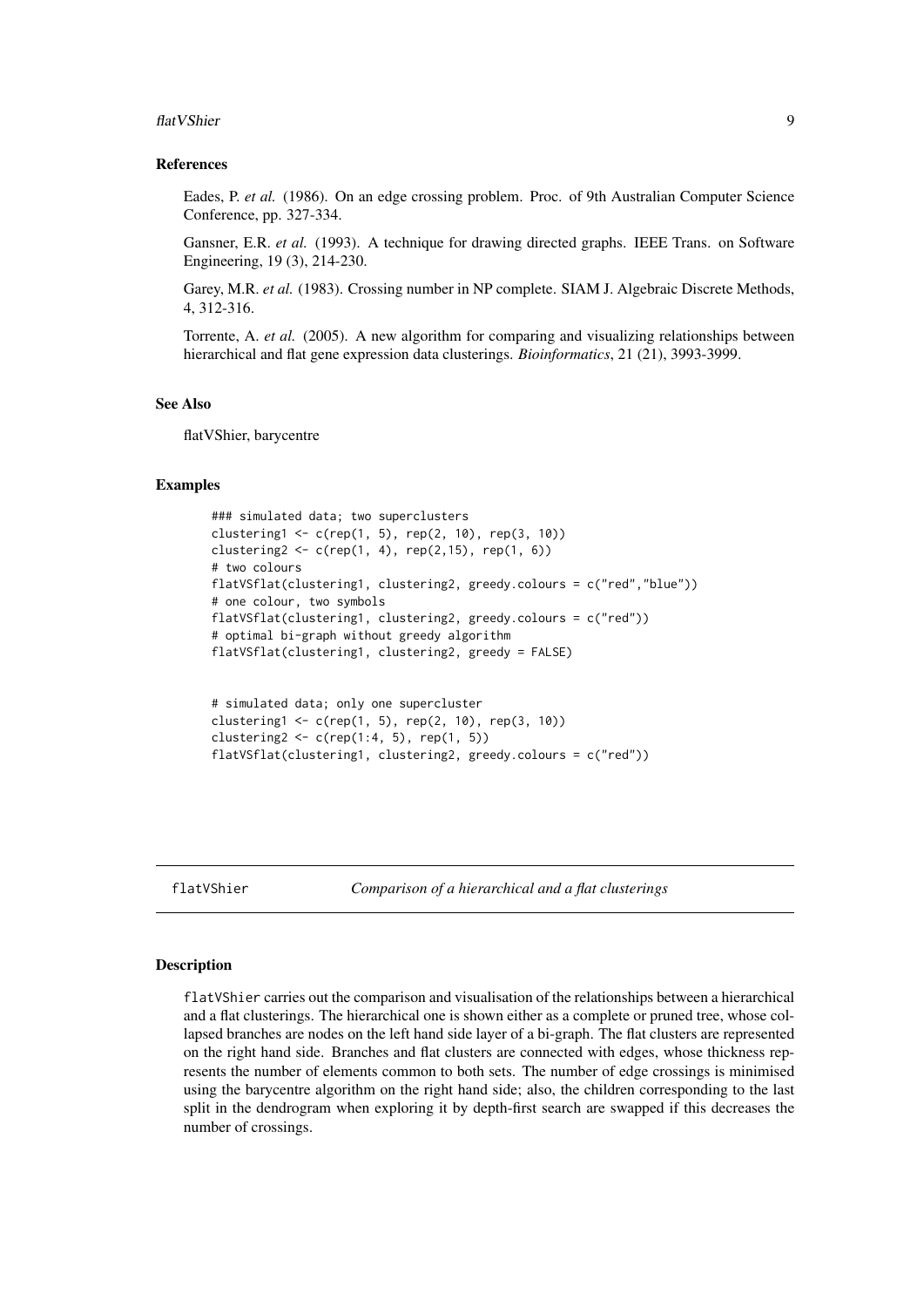# Usage

```
flatVShier(tree, flat.clustering, flat.order = NULL, look.ahead = 2,
   score.function = "crossing", expanded = FALSE, expression = NULL,
   greedy = TRUE, layout = NULL, pausing = TRUE, verbose = TRUE,
   greedy.colours = NULL, h.min = 0.04, labels = NULL, max.hranches = 100,
   line.wd = 3, cex.labels = 1, main = NULL, ramp = NULL, bar1.col = NULL,
   bar2.col = NULL
```

| tree            | an hclust object, or structure that can be converted to hclust object, correspond-<br>ing to a data set of size N.                                                                                                                                                                                                                                                     |
|-----------------|------------------------------------------------------------------------------------------------------------------------------------------------------------------------------------------------------------------------------------------------------------------------------------------------------------------------------------------------------------------------|
| flat.clustering |                                                                                                                                                                                                                                                                                                                                                                        |
|                 | a vector of length N containing the labels for each of the N objects clustered.                                                                                                                                                                                                                                                                                        |
| flat.order      | an optional vector containing the initial ordering for the flat clusters (from bot-<br>tom upwards).                                                                                                                                                                                                                                                                   |
| look.ahead      | the number of steps allowed to look further after finding a parent-node whose<br>score is better that that of its children.                                                                                                                                                                                                                                            |
| score.function  | a string specifying whether the decision to split a given branch is based on the<br>aesthetics ('crossing') or on the information theory ('it').                                                                                                                                                                                                                       |
| expanded        | a Boolean parameter to state whether the hierarchical tree is displayed complete<br>or pruned. FALSE by default.                                                                                                                                                                                                                                                       |
| expression      | a matrix containing the expression data from which the dendrogram and the flat<br>partioning were obtained. If provided, and argument expanded is set to TRUE,<br>the heatmap of the data is represented.                                                                                                                                                              |
| greedy          | a Boolean argument; if TRUE, the branches produced by the optimal cutoffs are<br>used to construct superclusters that will be mapped to superclusters on the flat<br>side with the greedy algorithm in SCmapping.                                                                                                                                                      |
| layout          | a vector containing 3 or 2 components, depending on whether the heatmap is<br>plotted or not. Each coordinate provides the value on the X axis for locating<br>the heatmap, the colour bar representing pruned branches, and the bigraph. Pro-<br>vided vectors are increasingly ordered to keep the layout of the plot. By default,<br>the X values are $1, 3, (5)$ . |
| pausing         | a Boolean argument; if TRUE, each step in the comparison is plotted and fol-<br>lowed by a pause.                                                                                                                                                                                                                                                                      |
| verbose         | a Boolean argument; if TRUE, the situation in each iteration is described.                                                                                                                                                                                                                                                                                             |
| greedy.colours  | an optional vector containing the colours for each of the superclusters if the<br>greedy algorithm is used; if the length of this vector is smaller than that of the<br>number of resulting superclusters p, then it is recycled.                                                                                                                                      |
| h.min           | minimum separation between nodes in the flat layer; if the barycentre algorithm<br>sets two nodes to be less than this distance apart, then the second node and the<br>following ones are shifted (upwards).                                                                                                                                                           |
| labels          | an optional vector containing labels for the leaves of the tree.                                                                                                                                                                                                                                                                                                       |
| max.branches    | an integer stating the maximum number of branches allowed in the dendogram.                                                                                                                                                                                                                                                                                            |
| line.wd         | a numerical parameter that fixes the width of the thickest edge(s); the rest are<br>drawn proportionally to their weights; 3 by default.                                                                                                                                                                                                                               |
| cex.labels      | a number indicating the magnification for the labels of the flat clusters and the<br>branches in the hierarchical tree.                                                                                                                                                                                                                                                |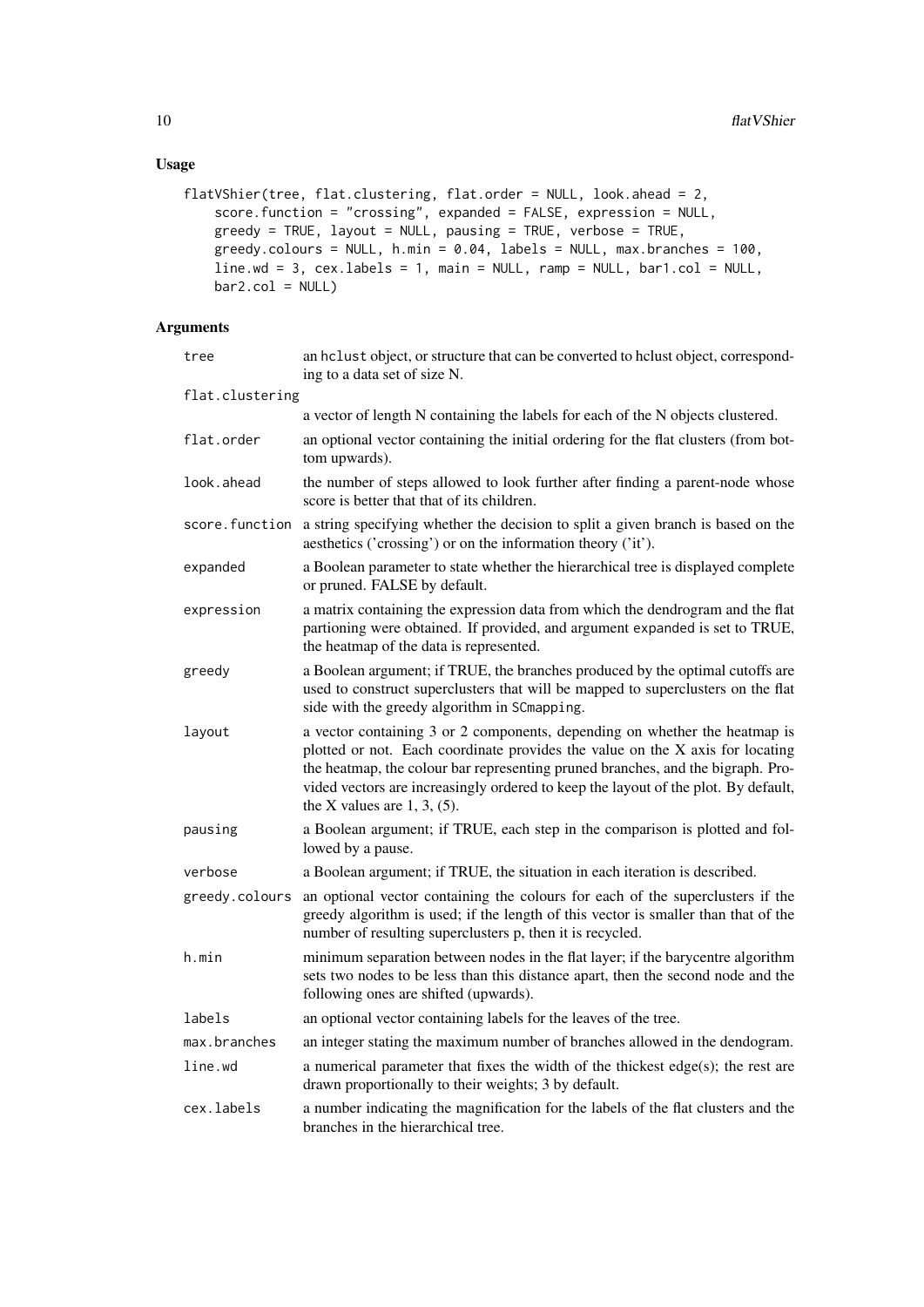#### flat VShier 11

| main     | an optional character string for the title of the plot.                                                                                                                               |
|----------|---------------------------------------------------------------------------------------------------------------------------------------------------------------------------------------|
| ramp     | a vector with two components containing the two colours used to define the<br>palette for the heatmap.                                                                                |
| bar1.col | a vector of integers or character strings indicating the colours to be used in the<br>hierarchical coloured bar, drawn on the left hand side, if the dendrogram is fully<br>expanded. |
| bar2.col | a vector of integers or character strings indicating the colours to be used in the<br>flat coloured bar, drawn on the right hand side, if the dendrogram is fully ex-                 |

# Details

The method cuts different branches of the tree at 'optimal' levels, which may be different at different branches, to find the best matches with the flat clustering. The method explores the tree depth-first, starting from the root. In each iteration the goal is to decide whether the branch under consideration (the parent node) is to be split. To that end, the user selects a scoring function based on the bigraph aesthetics ('crossing') or an alternative based on mutual information between the flat and hierarchical clusterings ('it'). The selected score is first computed for the parent-node. Next it is replaced by its children; the barycentre algorithm, with the swapping strategy, is used on the flat side of the bi- graph. Later, the children in the tree are swapped and the positions on the flat side are likewise updated. The best score obtained by any of these layouts in the children tree is compared to the score of the parent-tree, sp. If it is better, then the splitting is allowed and the tree is subsequently explored. Otherwise, the splitting is discarded, unless it is allowed to look ahead. In that case, the score for the tree with one of the children of the parent-node replaced by its own children is compared to sp; this is repeated until we get a better score for the children or until the maximum number of looking-ahead steps is reached. After the optimal cut-offs are found, it is possible to run a greedy algorithm to determine sets of clusters from each side which have a large overlap. These sets, referred to as superclusters, determine the mapping between the two clusterings.

# Value

a list of components including:

panded.

|                   | tree partition a vector of length N stating the branch each element belongs to.                                                                                                                 |
|-------------------|-------------------------------------------------------------------------------------------------------------------------------------------------------------------------------------------------|
| tree.s.clustering |                                                                                                                                                                                                 |
|                   | a vector of length N stating the supercluster on the tree side each element be-<br>longs to. If greedy=FALSE this component is not returned.                                                    |
| flat.s.clustering |                                                                                                                                                                                                 |
|                   | a vector of length N stating the supercluster on the flat side each element belongs<br>to. If greedy=FALSE this component is not returned.                                                      |
| tree.merging      | a list of p components; the j-th element contains the labels of the tree that have<br>been merged to produce the <i>j</i> -th supercluster. If greedy=FALSE this component<br>is not returned.  |
| flat.merging      | a list of p components; the j-th element contains the labels of the flat clusters<br>that have been merged to produce the j-th supercluster. If greedy=FALSE this<br>component is not returned. |
| dendrogram        | an helust object with the appropriate ordering of the branches to minimise the<br>number of crossings.                                                                                          |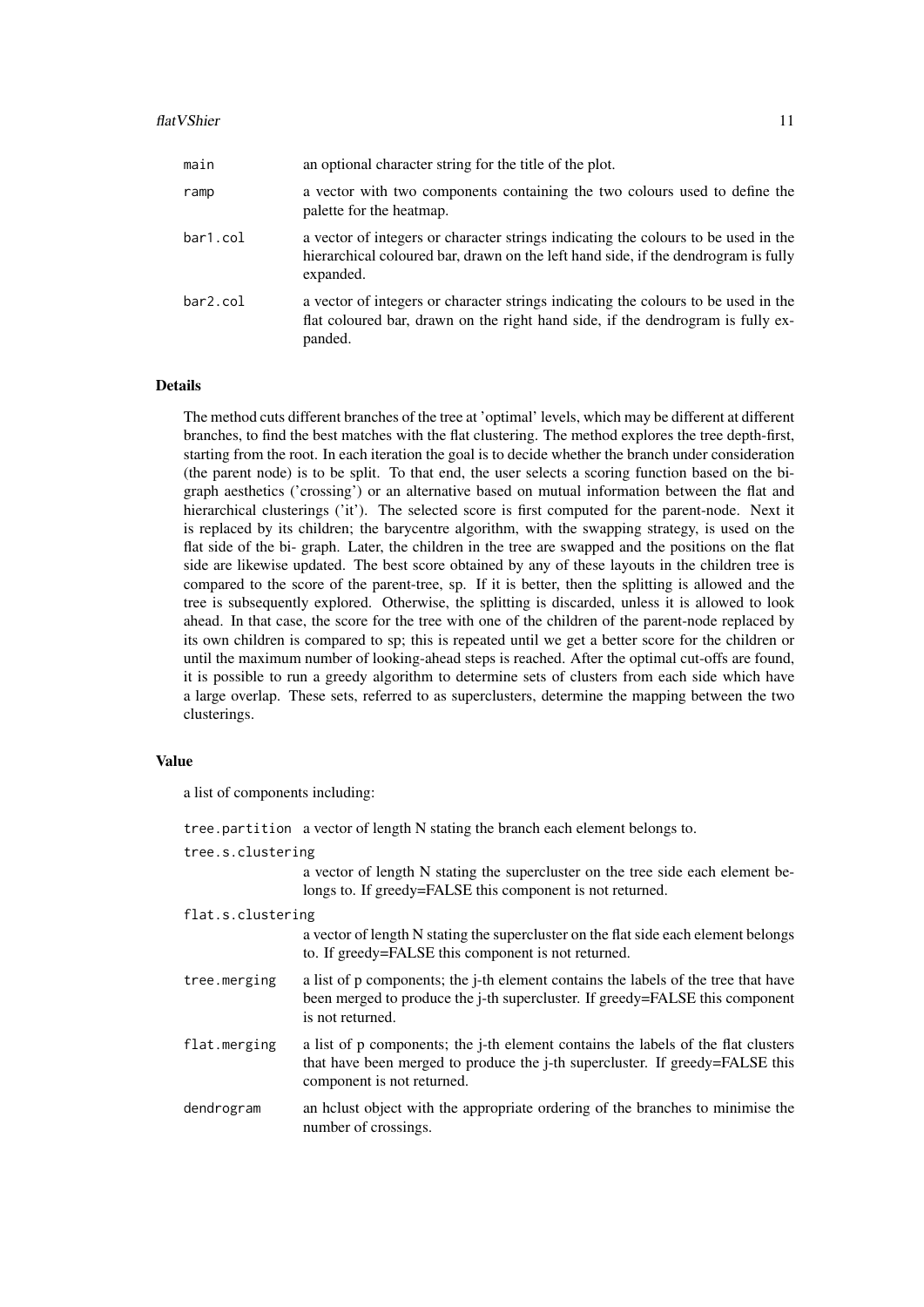# <span id="page-11-0"></span>Author(s)

Aurora Torrente <aurora@ebi.ac.uk> and Alvis Brazma <br/> <br/>brazma@ebi.ac.uk>

#### References

Torrente, A. *et al.* (2005). A new algorithm for comparing and visualizing relationships between hierarchical and flat gene expression data clusterings. *Bioinformatics*, 21 (21), 3993-3999.

#### See Also

flatVSflat, barycentre, score.crossing, score.it, SCmapping

#### Examples

```
# simulated data
set.seed(0)
dataset <- rbind(matrix(rnorm(20), 5, 4), sweep(matrix(rnorm(24), 6, 4),
   2, 1:4, "+")tree <- hclust(dist(dataset))
# two clusters
flat <- kmeans(dataset,2)$cluster
collapsed1 <- flatVShier(tree, flat, pausing = FALSE)
# four clusters
flat<-kmeans(dataset, 4)$cluster
collapsed2 <- flatVShier(tree, flat)
## expanded tree
# no heatmap
expanded1 <- flatVShier(tree, flat, pausing = FALSE, score.function = "it",
    expanded = TRUE, bar1.col = c("red", "blue", "cyan", "magenta"),bar2.col = c("gray", "yellow", "orange", "purple"))
# with heatmap
expanded2 <- flatVShier(tree, flat, pausing = FALSE, score.function = "it",
    expanded = TRUE, expression = dataset,
    bar1.col = c("red", "blue", "cyan", "magenta"),bar2.col = c("gray", "yellow", "orange", "purple"))
```
insert *Insert a set of values at a given position of a vector*

#### Description

insert introduces a vector at a given position of another vector, displacing to the right all values from that position onwards.

# Usage

insert(vect, position, value)

| vect     | the vector in which to insert additional values.                  |
|----------|-------------------------------------------------------------------|
| position | the position of vector vect at which to insert additional values. |
| value    | the values to be inserted in the vector vect.                     |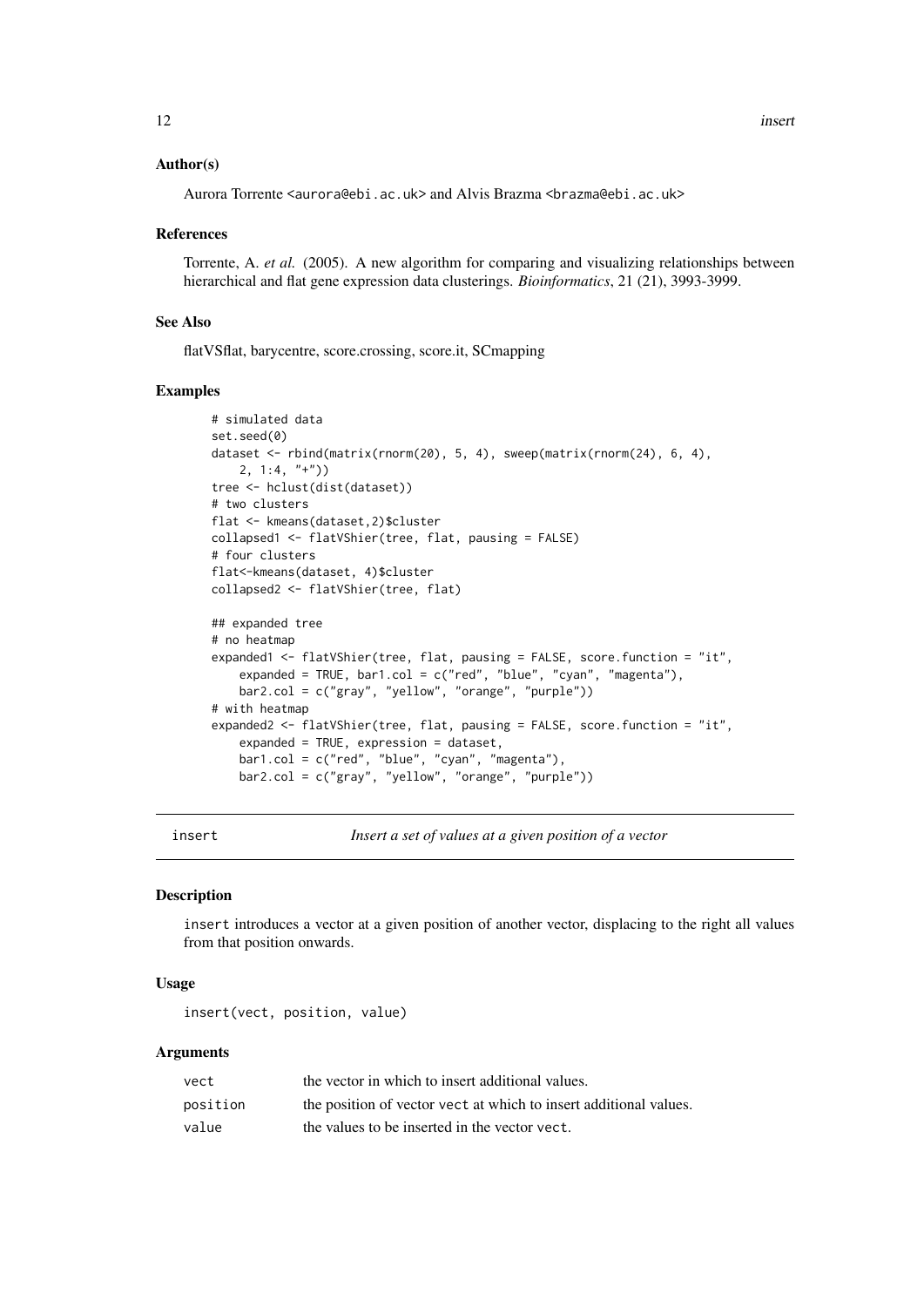#### <span id="page-12-0"></span>SCmapping 13

# Details

The value of position does not need to be a number smaller than or equal to the length of vect, as the missing values will be denoted as NA.

# Value

new.vector the vector resulting after inserting value at the position determined by position.

# Author(s)

Aurora Torrente <aurora@ebi.ac.uk> and Alvis Brazma <br/> <br/>brazma@ebi.ac.uk>

# Examples

```
# simulated data
v1 < -1:10v2 <- insert(v1, 4, 0)
v2 <- insert(v1, 1, rep(0, 5))
v2 <- insert(v1, 11, "A")
v2 <- insert(v1, 12, "A")
```

| SCmapping | Construction of the superclusters and the one-to-one mapping be- |
|-----------|------------------------------------------------------------------|
|           | tween them                                                       |

#### Description

SCmapping identifies groups of clusters from two flat partitionings that have the largest common intersections. These groups are found by following a greedy strategy: all edges incident to each cluster are removed except for the one(s) with highest weight; then the connected components in the resulting bi-graph define the correspondences of superclusters.

# Usage

```
SCmapping(clustering1, clustering2, plotting = TRUE, h.min = 0.1, line.wd = 3,
   point.sz = 3, offset = 0.1, evenly = TRUE, horiz = FALSE, max.iter = 24,
   node,col = NULL, edge,col = NULL, ...
```

| clustering1 | a vector indicating the cluster in which each point is allocated in the first flat<br>partitioning.                                                                                                                                                                                         |
|-------------|---------------------------------------------------------------------------------------------------------------------------------------------------------------------------------------------------------------------------------------------------------------------------------------------|
| clustering2 | a vector indicating the cluster in which each point is allocated in the second flat<br>partitioning.                                                                                                                                                                                        |
| plotting    | a Boolean parameter which leads to the representation of the bi-graph if TRUE.                                                                                                                                                                                                              |
| h.min       | the minimum separation between nodes in the same layer; if the barycentre al-<br>gorithm sets two nodes to be less than this distance apart, then the second node<br>and the following ones are shifted (downwards, in the vertical layout, and to the<br>right, in the horizontal layout). |
| line.wd     | a numerical parameter that fixes the width of the thickest edge, according to the<br>weights; 3 by default.                                                                                                                                                                                 |
|             |                                                                                                                                                                                                                                                                                             |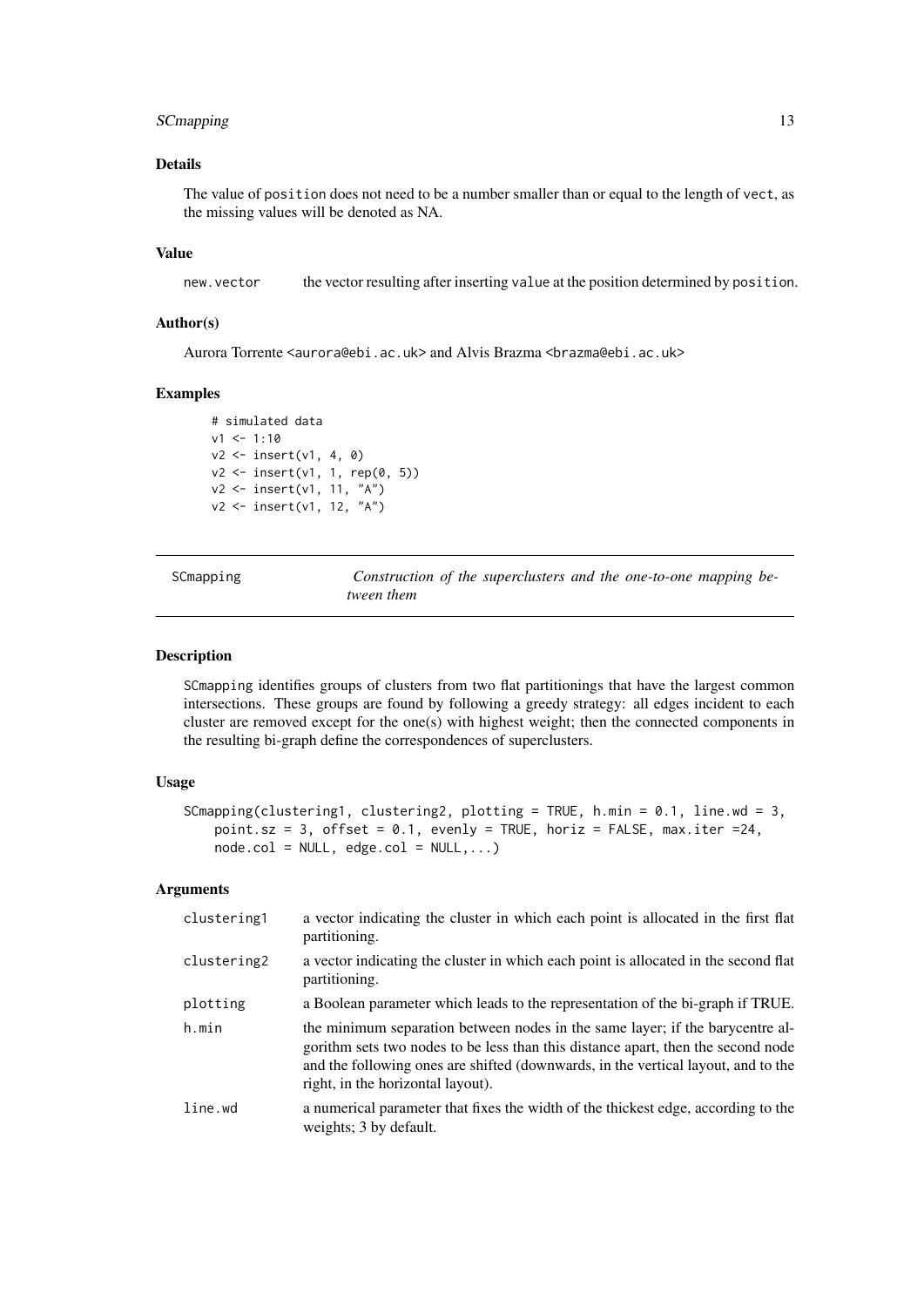| point.sz | a numerical parameter that fixes the size of the nodes in the bi-graph; 2 by<br>default.                                                                                                                    |
|----------|-------------------------------------------------------------------------------------------------------------------------------------------------------------------------------------------------------------|
| offset   | a numerical parameter that sets the separation between the nodes and their la-<br>bels. It is set to 0.1 by default.                                                                                        |
| evenly   | a Boolean parameter; if TRUE the coordinate values are ignored, and the nodes<br>are drawn evenly spaced, according to the ordering obtained by the barycentre<br>algorithm. It is set to FALSE by default. |
| horiz    | a Boolean argument for vertical (default) or horizontal layout.                                                                                                                                             |
| max.iter | an integer stating the maximum number of runs of the barycentre heuristic on<br>both layers of the bi-graph.                                                                                                |
| node.col | defines the colour of nodes from both layers.                                                                                                                                                               |
| edge.col | sets the colour of the edges.                                                                                                                                                                               |
|          | further graphical parameters can be passed to the function.                                                                                                                                                 |

# Details

The one-to-one mapping between groups of clusters from two different flat partitionings is computed with the greedy algorithm: firstly, for each node the edge with the highest weight is taken, and secondly, the connected components in the edge-reduced bi-graph are found, so that each connected component corresponds to a pair of superclusters with a large overlap.

#### Value

a list containing:

| s.clustering1 | a vector indicating the supercluster in which each point is allocated in the first<br>superclustering.                                                                                                                   |
|---------------|--------------------------------------------------------------------------------------------------------------------------------------------------------------------------------------------------------------------------|
| s.clustering2 | a vector indicating the supercluster in which each point is allocated in the second<br>superclustering.                                                                                                                  |
| merging1      | a list of p elements, whose j-th component contains the labels of the initial clus-<br>ters from the first partitioning that have been merged to produce the j-th super-<br>cluster in the left layer of the bi-graph.   |
| merging2      | a list of p elements, whose j-th component contains the labels of the initial clus-<br>ters from the second partitioning that have been merged to produce the j-th su-<br>percluster in the right layer of the bi-graph. |
| weights       | a pxp matrix containing the size of the intersections between the superclusters.                                                                                                                                         |

# Author(s)

Aurora Torrente <aurora@ebi.ac.uk> and Alvis Brazma <br/> <br/>brazma@ebi.ac.uk>

#### References

Torrente, A. *et al.* (2005). A new algorithm for comparing and visualizing relationships between hierarchical and flat gene expression data clusterings. *Bioinformatics*, 21 (21), 3993-3999.

# See Also

barycentre, flatVSflat, flatVShier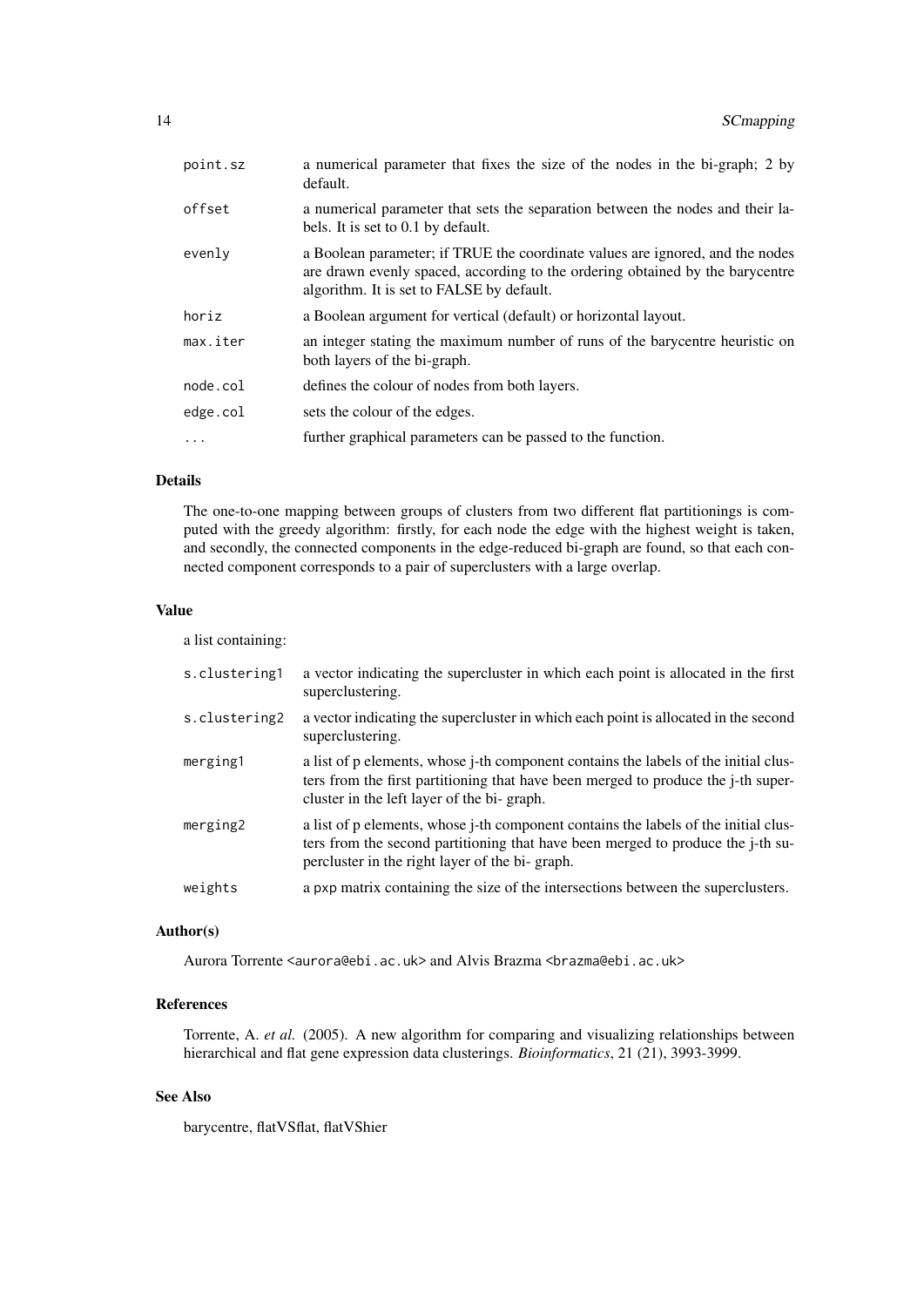#### <span id="page-14-0"></span>score.crossing 15

#### Examples

```
### computation and visualisation of superclusters
    # simulated data
   clustering1 <- c(rep(1, 5), rep(2, 10), rep(3, 10))
   clustering2 <- c(rep(1, 6), rep(2, 6), rep(3, 4), rep(4, 9))
   mapping <- SCmapping(clustering1, clustering2, horiz = TRUE)
```
score.crossing *Computation of the aesthetics-based score of the parent and the children trees*

#### Description

score.crossing computes the value of the scoring function based on the aesthetics of the bigraph formed when comparing a dendrogram and a flat clustering, for both the parent-tree and the children-tree; the children-tree consists of the same branches as the parent-tree, except for the parent node, that has been split and replaced by some of its descendants.

#### Usage

score.crossing(weight.1, weight.2, N.cross)

# Arguments

| weight.1 | a matrix of dimension (m-1) xn containing the intersection sizes (edge weights)  |
|----------|----------------------------------------------------------------------------------|
|          | between branches in the parent-tree and clusters from the flat partitioning. The |
|          | ordering of the rows and columns is irrelevant for the computation of the score. |
| weight.2 | a matrix of dimension (m+k) xn containing the intersection sizes (edge weights)  |
|          | between branches in the children-tree and clusters from the flat partitioning. k |
|          | takes on values in $0,1,,L$ , where L is the maximum number of steps that the    |
|          | comparison algorithm is allowed to look ahead. The ordering of the rows corre-   |
|          | sponding to branches that are not descendants of the parent node must coincide   |
|          | with that of the matrix weight. 1 after discarding the parent node. The ordering |
|          | of the columns is irrelevant for the computation of the score.                   |
| N.cross  | the number of edge crossings induced in the subtree formed by the descendants    |
|          | of the parent-node.                                                              |

#### Details

The decision to split a given parent-node is based on achieving a better score for the children-tree than for the parent-tree. In the case of score.crossing, a better score is reflected by a larger value of the scoring function, which rewards few thicker edges, penalises many smaller edges, and accounts for the number of edge crossings in the resulting bigraph. The descendants of the parentnode considered in the children-tree are its two children if no look-ahead is carried out; otherwise, the descendants will reach subsequent generations and their number will increase by one at each look-ahead step.

#### Value

a list containing the following components:

| sc1             | the value of the scoring function for the parent-tree.   |
|-----------------|----------------------------------------------------------|
| sc <sub>2</sub> | the value of the scoring function for the children-tree. |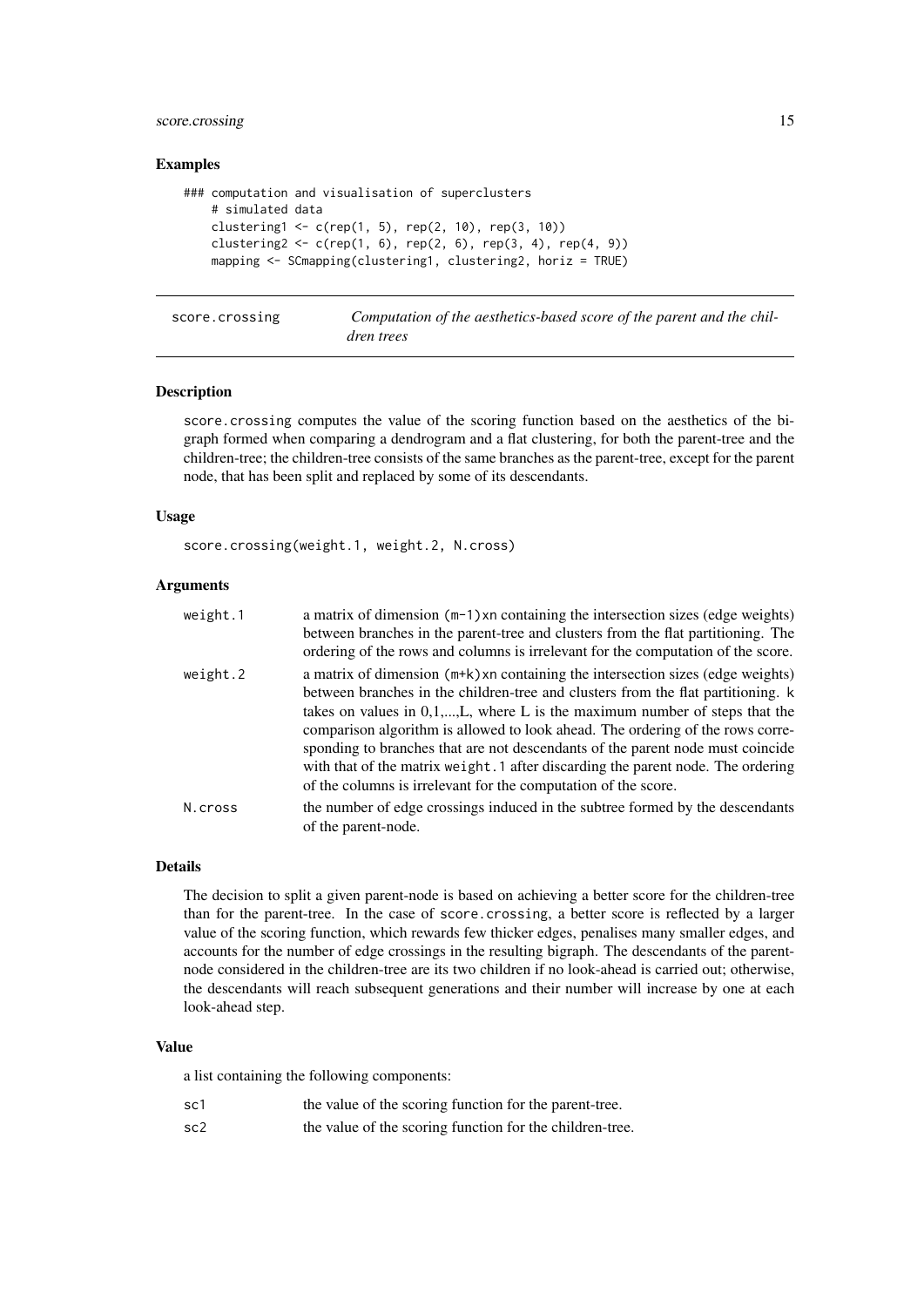#### Author(s)

Aurora Torrente <aurora@ebi.ac.uk> and Alvis Brazma <br/> <br/>brazma@ebi.ac.uk>

#### References

Torrente, A. *et al.* (2005). A new algorithm for comparing and visualizing relationships between hierarchical and flat gene expression data clusterings. *Bioinformatics*, 21 (21), 3993-3999.

# See Also

score.it, dyn.cross, flatVShier

#### Examples

```
### simulated data
parent.clustering <- c(rep("B1", 5), rep("B2", 10), rep("B3", 10))
# replace the branch 'B2' by its children 'B4' and 'B5'
children.clustering <- c(rep("B1", 5), rep("B4", 3), rep("B5", 7),
    rep("B3", 10))
flat.clustering \leq c (rep(1, 6), rep(2, 6), rep(3, 4), rep(4, 9))
# the ordering of flat clusters is '1','2','3' and '4'.
parent.weights <- table(parent.clustering, flat.clustering)
children.weights <- table(children.clustering, flat.clustering)
descendant.cross <- dyn.cross(children.weights[c('B4', 'B5'), ])
score.crossing(parent.weights, children.weights, descendant.cross)
## better score for the parent.tree
```
score.it *Computation of the information theoretic-based score of the parent and the children trees*

#### Description

score.it computes the value of the scoring function based on information theory and the mutual information shared by a dendrogram and the flat clustering which is compared to, for both the parent-tree and the children-tree; the children-tree consists of the same branches as the parent-tree, except for the parent node, that has been split and replaced by some of its descendants.

#### Usage

```
score.it(weight.1, weight.2)
```

| weight.1 | a matrix of dimension $(m-1)$ xn containing the intersection sizes (edge weights)<br>between branches in the parent-tree and clusters from the flat partitioning. The<br>ordering of the rows and columns is irrelevant for the computation of the score.                                                                                                                                                                                                                                                                                                                        |
|----------|----------------------------------------------------------------------------------------------------------------------------------------------------------------------------------------------------------------------------------------------------------------------------------------------------------------------------------------------------------------------------------------------------------------------------------------------------------------------------------------------------------------------------------------------------------------------------------|
| weight.2 | a matrix of dimension $(m+k)$ xn containing the intersection sizes (edge weights)<br>between branches in the children-tree and clusters from the flat partitioning. k<br>takes on values in $0,1,,L$ , where L is the maximum number of steps that the<br>comparison algorithm is allowed to look ahead. The ordering of the rows corre-<br>sponding to branches that are not descendants of the parent node must coincide<br>with that of the matrix weight. 1 after discarding the parent node. The ordering<br>of the columns is irrelevant for the computation of the score. |

<span id="page-15-0"></span>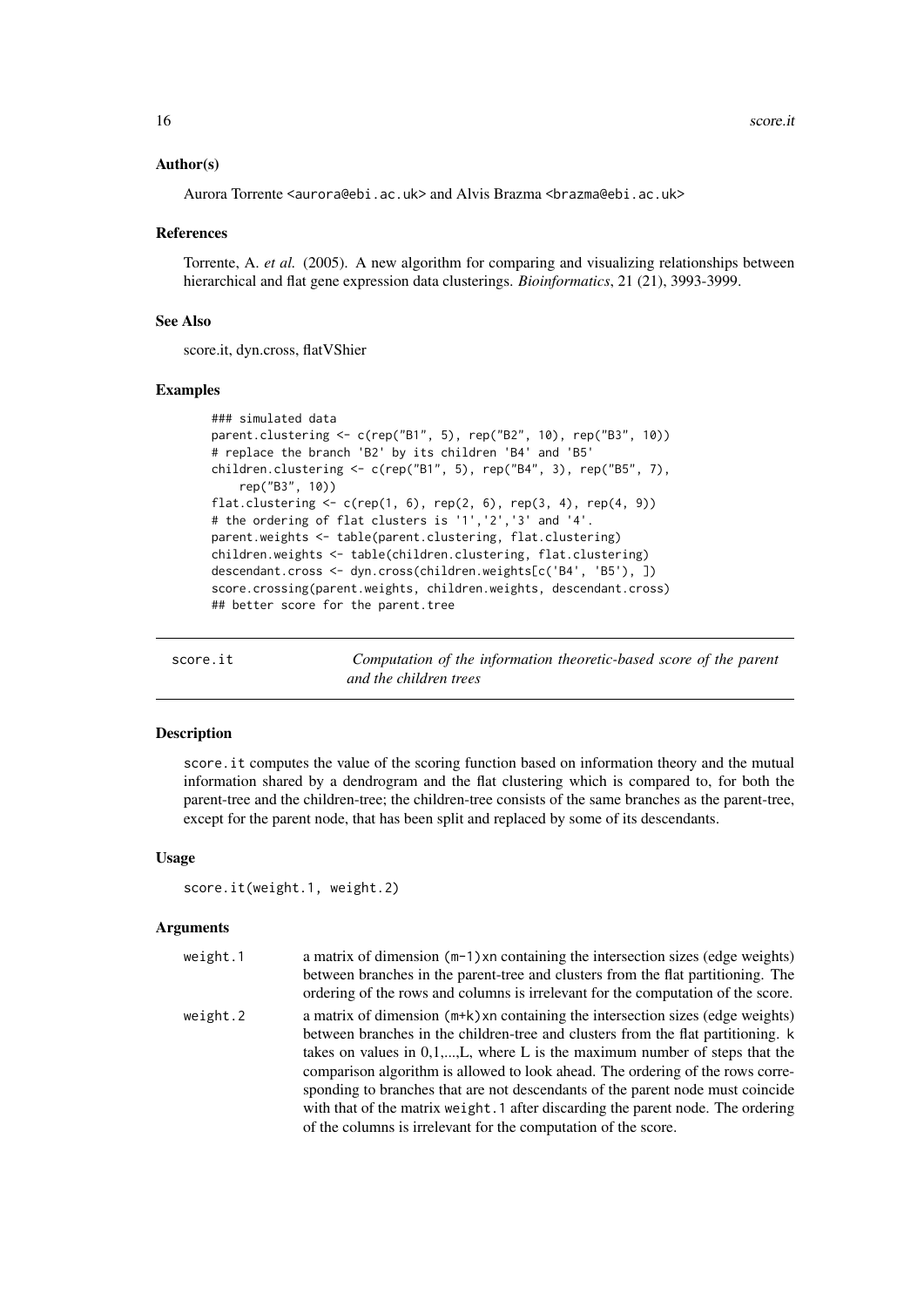#### score.it and the second set of the second second second set of the second second second second second second second second second second second second second second second second second second second second second second s

#### Details

The decision to split a given parent-node is based on achieving a better score for the children-tree than for the parent-tree. In the case of score.it, a better score is reflected by a smaller value of the scoring function, which is related to the average length of the messages that encode the information about one clustering contained in the other. The descendants of the parent-node considered in the children-tree are its two children if no look-ahead is carried out; otherwise, the descendants will reach subsequent generations and their number will increase by one at each look-ahead step.

# Value

a list containing the following components:

| sc1             | the value of the scoring function for the parent-tree.   |
|-----------------|----------------------------------------------------------|
| sc <sub>2</sub> | the value of the scoring function for the children-tree. |

# Author(s)

Aurora Torrente <aurora@ebi.ac.uk> and Alvis Brazma <br/> <br/>brazma@ebi.ac.uk>

# References

Torrente, A. *et al.* (2005). A new algorithm for comparing and visualising relationships between hierarchical and flat gene expression data clusterings. *Bioinformatics*, 21 (21), 3993-3999.

#### See Also

score.crossing, flatVShier

#### Examples

```
### simulated data
parent.clustering <- c(rep(1, 5), rep(2, 10), rep(3, 10))
# replace the branch '2' by children '4' and '5'
children.clustering \langle -c(\text{rep}(1,5),\text{rep}(4,3),\text{rep}(5,7),\text{rep}(3,10)) \rangleflat.clustering \leq c (rep(1, 6), rep(2, 6), rep(3, 4), rep(4, 9))
score.it(table(parent.clustering, flat.clustering),
    table(children.clustering, flat.clustering))
## better score for the parent.tree
```